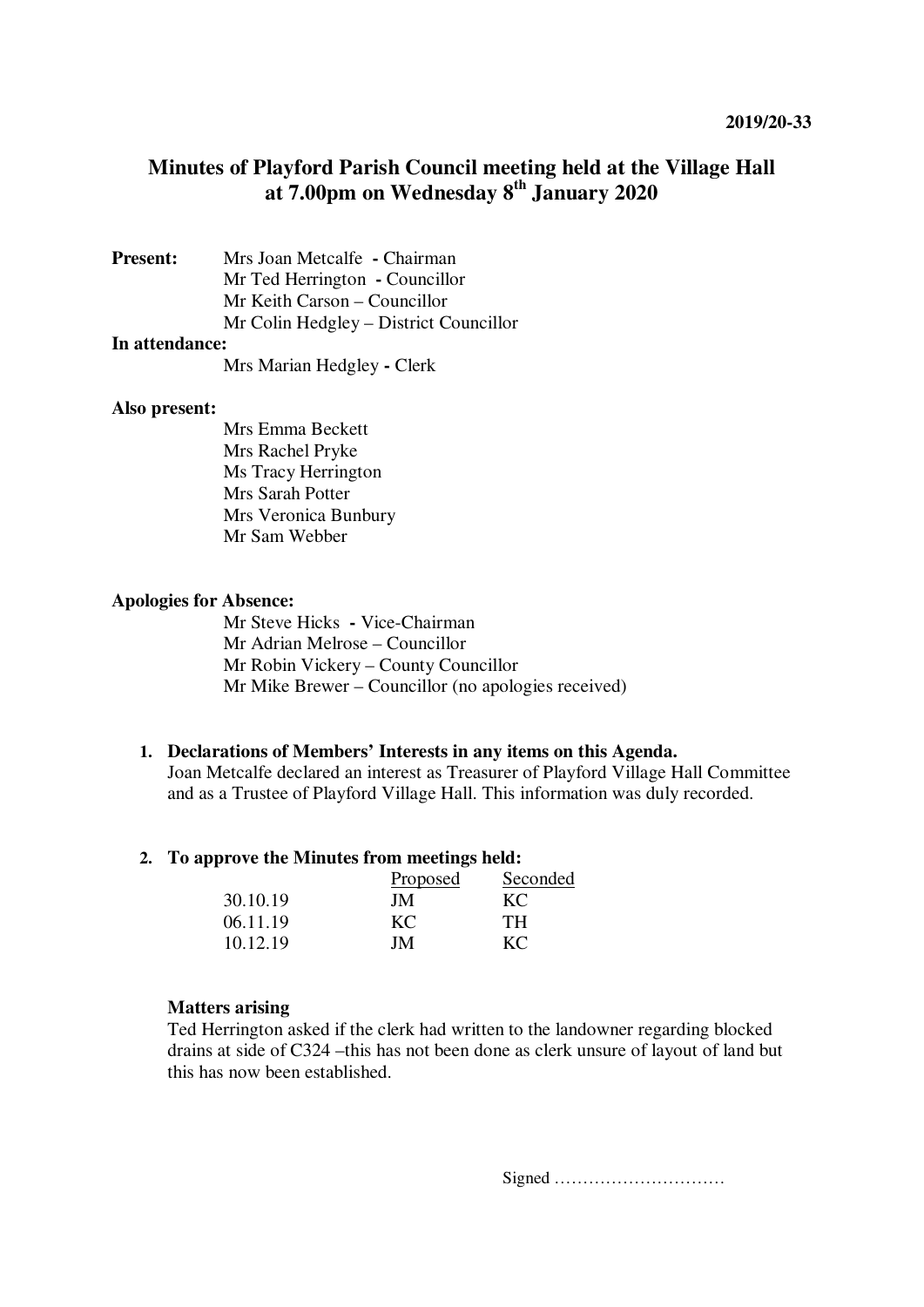### **Action Point Review:**

- ¤ **AP 115 Build up of silt on C324**. Still awaiting date for clearance of silt. Drains should have been cleared within 2 wks of  $2<sup>nd</sup>$  Dec - this was not carried out as recent heavy rainfall put back Highways' schedule. Clerk will contact landowner to request that drains on south side of road are kept clear so that drainage pipes under the road do not back up.
- ¤ **AP131 – Water constantly trickling down FP7 making it hazardous**. Flagship Housing's surveyor is due to visit on  $8<sup>th</sup>$  Jan to assess the problem - his report will be relayed to the clerk hopefully with a solution. Meanwhile clerk to remind Robin Vickery that SCC Highways Manager said he would arrange for the moss, mud & silt to be cleaned up in Spring Meadow.
- $\alpha$  **AP 135 Ongoing issues with FP's 1 & 3**. FP1 appears to be improved but is still rather soggy at the lowest point, however it has been a very wet winter. FP3's drainage has been improved – fence is still closer to the hedge than was agreed but vegetation has been cut back on both these paths. Clerk to contact Debbie Adams to remind her that FP3 needs widening in places.
- ¤ **AP144 Can size of vehicles using Church Lane be restricted?** It has been agreed by Highways that signs saying "Unsuitable for Heavy Vehicles" may be erected at each end of the road - so far no funds have been found for this but an offer for help with installation has been accepted. JM to investigate cost of signs, poles and materials for installing them before this can be progressed.
- ¤ **AP145 Church Road frequently flooded as gulleys need clearing** Excess water standing on road has been reported to Highways who say this is a very low priority, being an unclassified road. Clerk to write to landowner to request he clears the ditches if possible.
- ¤ **AP146 Blocked gulley near Bridge Cottage and loose paving slab.** This has been reported as potentially dangerous and should be dealt with by 20<sup>th</sup> Jan 2020.
- ¤ **AP147 Blocked culvert on LH side of entrance to Village Hall.** Norse has reported this is not their responsibility, so this is now logged on as a job for Highways' who will send a Community Warden to inspect.

For more details see Action Log appended at end of the Minutes.

# **3. Planning Application DC/19/4843/FUL**

Address: Archway Paddock, IP6 9DN

Proposed: Development of timber set of 3 stables and a haystore in an 'L' shape to house 3 horses – stables to be single storey height.

The applicant, Emma Beckett explained that the stable was needed to house 3 horses belonging to her and her two daughters and that a haystore was needed for their feed.

Signed ………………………………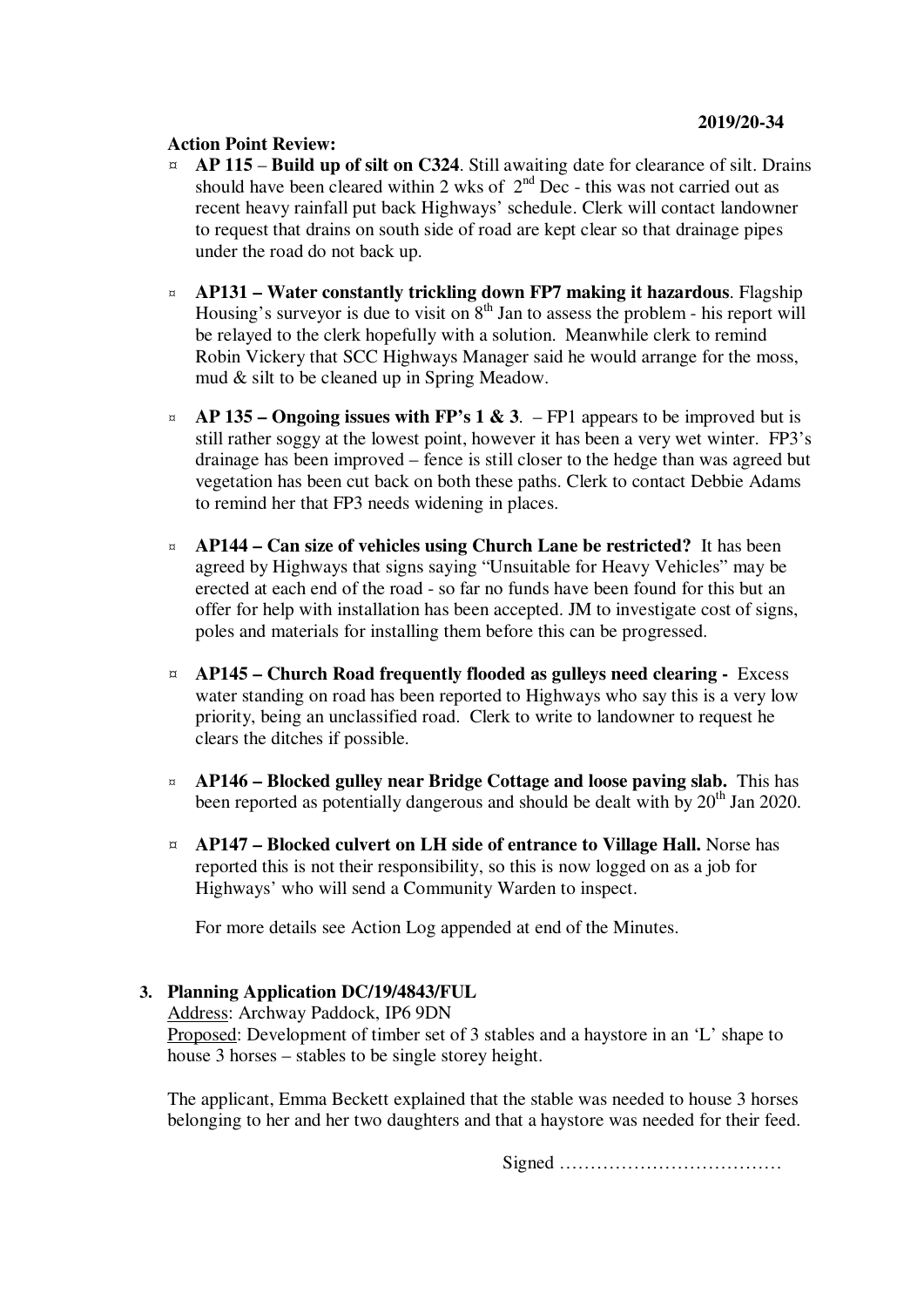# **2019/20-35**

There are problems with the current entrance onto Butts Road, which is shared with the Piggeries development, in that a concrete lorry would be unable to get along the track from there to where the stable block is to be built. However there is insufficient detail regarding the proposed new entrance onto Butts Road further up the hill and this would need to be passed by SCC Highways before the rest of the application could proceed. The applicant agreed to withdraw her application and will resubmit it after consulting with ES planners.

Clerk to convey this information to ESC planning department.

**4. County Councillor's report** - There was no County Council report

# **5. District Councillor's report**

Colin Hedgley and Tony Fryatt's District Council report was circulated to councillors prior to the meeting and is appended at the end of these minutes.

In brief, Colin stated that:

- Ten Dog Control orders (PSPOs) were introduced last year and now 3 more are proposed – consultation ends  $10^{th}$  Jan 2020.
- Reducing waste at Christmas has been encouraged as an estimated 125,000 tonnes of plastic packaging  $& 83 \text{km}^2$  of wrapping paper is thrown away in the UK every Christmas.
- £250K has been spent in Felixstowe improving access to the beach and to beach huts following a survey which reported they were hazardous.
- Diary dates of main ESC meetings in January.
- No money left in Colin's Enabling Communities Budget for this tax year or in the Exemplar fund.

### **6. Finance**

Reporting & authorisation of cheques/online payments:<br>21.11.19 Online £43.29 Clerk's expenses for Ink

Online £43.29 Clerk's expenses for Ink cartridges 08.1.20 Chq no. 813 HMRC Q3 Tax on Clerk's salary 08.1.20 Chq no. 814 £22.49 Ink cartridge for Neighbourhood Plan Clerk's salary for November & December - as agreed in the budget

Above payments proposed by Joan Metcalfe and seconded by Keith Carson

Credits received: £750.00 ESC ECB Grant for Playford Histories from Cllr Colin Hedgley's budget

Bank Balances:

| Current a/c $\text{\pounds}7076.75$ |          |
|-------------------------------------|----------|
| NS&I                                | £3376.13 |

A bank reconciliation was carried out by Joan Metcalfe

Signed ……………………………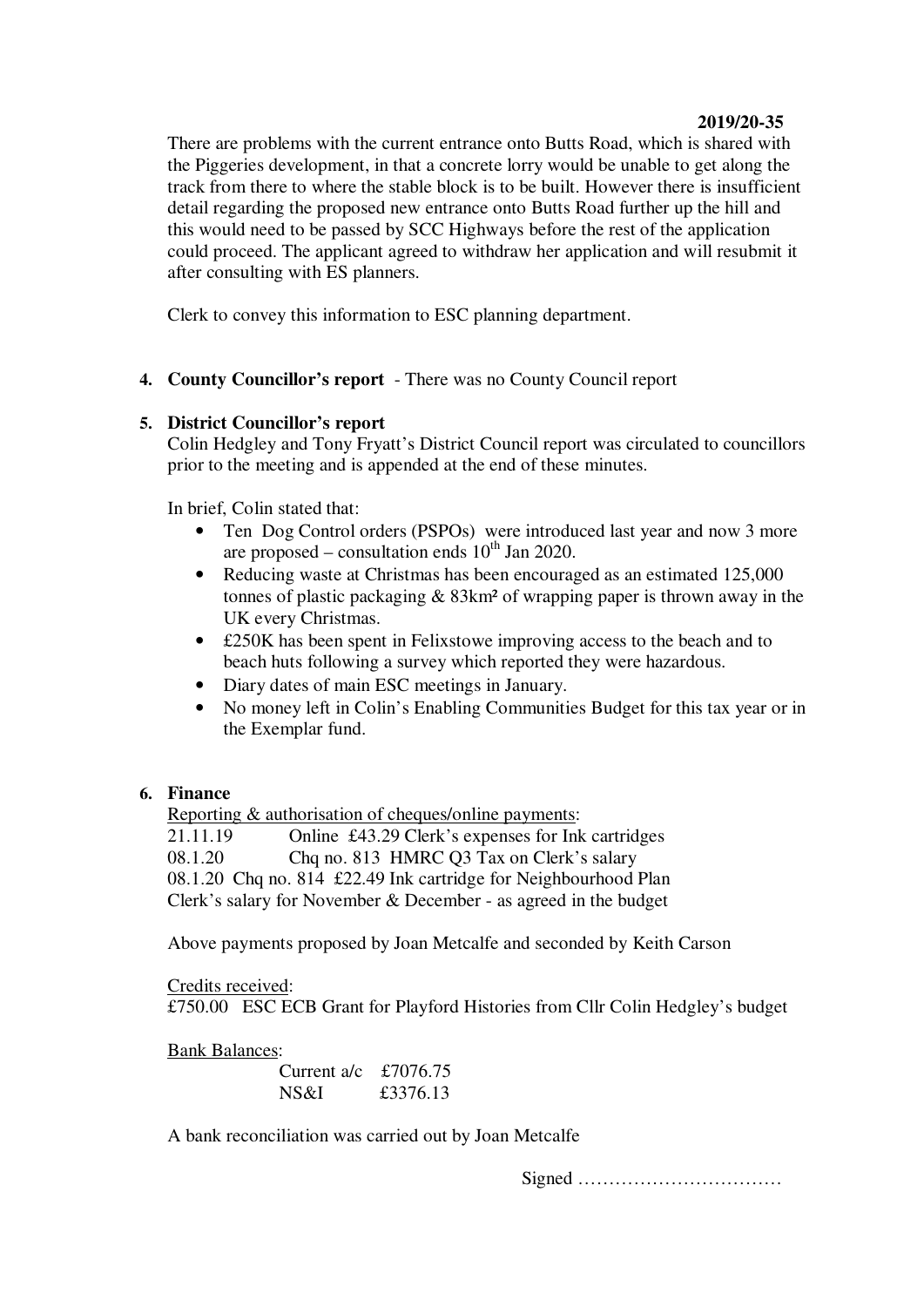Budget for 2019/20 – clerk reported that the budget for 2019/20 was on track, this was agreed by all councillors present.

Budget for 2020/21 was circulated prior to the meeting and discussed – it was noted that expenditure figures for 2019/20 included £2844 spent on the Neighbourhood Plan and this item of expenditure would not be required in 2020/21.

### Determining Precept 2020/21

After discussion and reference to forecast budget figures it was agreed to raise the Precept by £500 for 2020/21 to £8000 (this represents an increase of 6.67%) despite a suggestion from the Clerk/RFO that this should be raised by £1000 to cover increasing costs for maintenance work which SCC Highways could no longer fund.

Proposed by JM, seconded by TH

### **7. Highways**

- $\circ$  Grit bins update funding of two grit bins from Robin Vickery's budget has finally been sanctioned and we await receipt of funds before ordering these.
- o Flooding issues/Drain clearance on C324 and outside Village Hall see Action Point review. Notes from a resident, on the importance of keeping ditches and gullies clear so that rainwater could flow freely into the drains, were read out – this is felt to be SCC Highways' responsibility but it is clear that they do not have the resources to deal with it and in the current climate, it can only get worse. JM will investigate costs of clearing out blockage under the entrance to the Village Hall car park and report back.
- o SAVID update –Four sites for Speed Indicator Devices (SIDS) were discussed and it was agreed to fund 4 x brackets at a cost of £40 each for these. A donation of £100 to SAVID was proposed by JM and seconded by KC.
- o Footpaths Issues See Action Points review

# **8. Neighbourhood Plan – update**

A meeting was held on  $6^{th}$  Jan 2020 at East Suffolk House with Neighbourhood Plan representative Andrea McMillan, Andrew Cann from Planning Direct, Playford's Neighbourhood Plan Chairman Keith Carson and Joan Metcalfe to iron out issues with the draft Plan. Planning Direct undertook to review the Plan at no extra cost and the final bill of £350.00 will be paid when the Plan is finally adopted, this will hopefully be sometime in the Spring.

### **9. Ipswich Northern Bypass**

The results of the consultation responses to the Northern Bypass proposals should be made known by the end of January. SCC will make a decision which the District Council will then discuss. It is hoped that improvements to the Copdock interchange will have more priority than providing a Northern Bypass and that a good decision will be made.

#### **10. Planning Issues**.

• Archway Piggeries DC/19/4255/PN3 Adapting poultry sheds to a residential dwelling (building C on the original plans) - this application has been withdrawn.

Signed ………………………..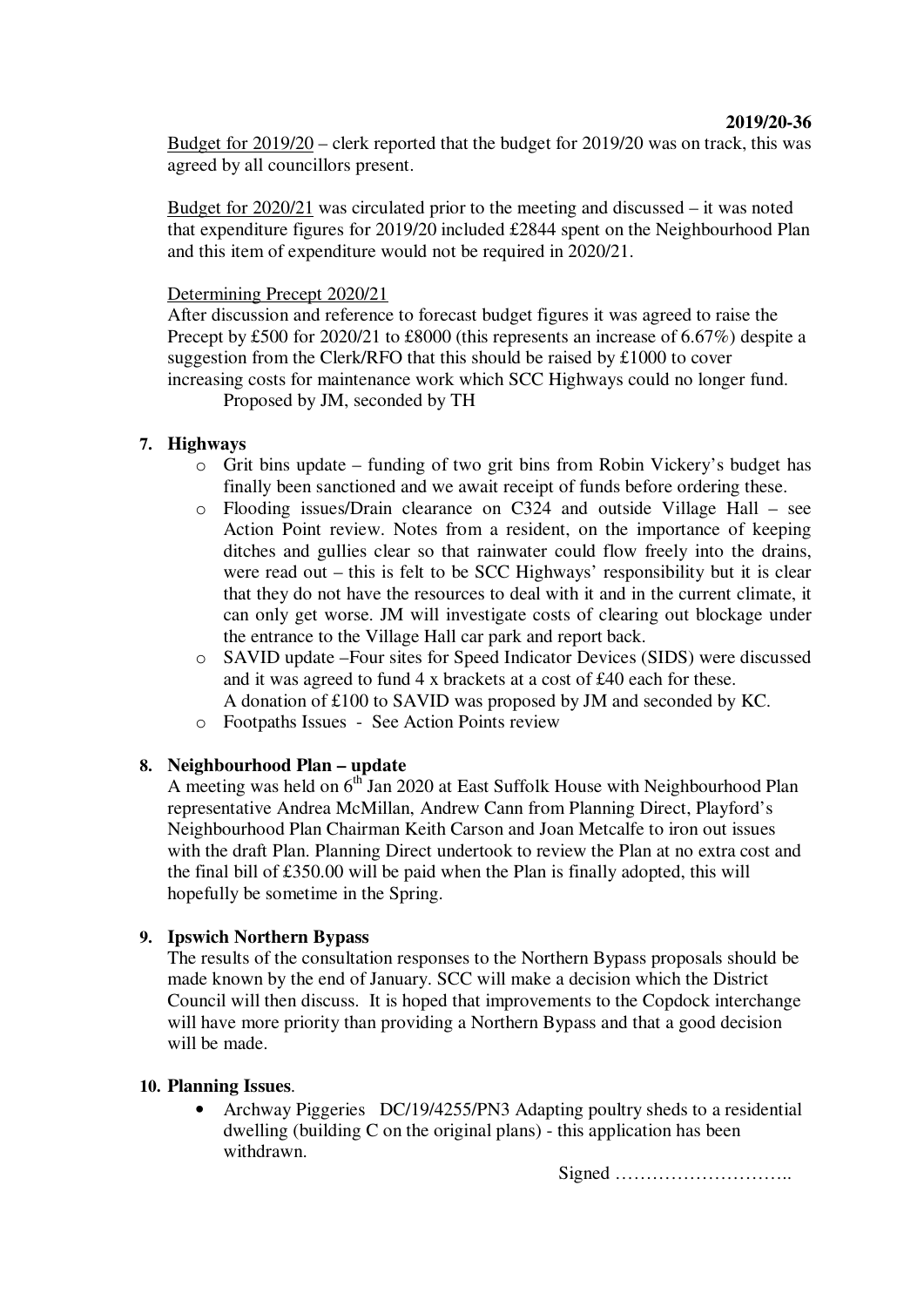# **2019/20-37**

- Happy Acres Barn DC/19/0300/FUL the enforcement report is still awaited.
- A date of  $15<sup>th</sup>$  January 2020 at 7pm was set for discussing application DC/20/0005/FUL – The Old House, Bransons Lane.
- Playford PC has been asked whether they will agree to become paperless on Planning Applications - as there is no facility to print A3 plans and these can only be viewed on a big screen during PC meetings, it was felt that paper plans were easier to deal with.
- **11. Risk Assessment review** this has been deferred until next meeting.

# **12. Admirals Head – update**.

Playford PC resolved not to commit to buying Community Shares in the Admirals Head project at their meeting held  $10^{th}$  Dec 2019. Gt Bealings PC made a similar resolution at their recent meeting and the decision of Lt Bealings PC is now awaited.

# **13. History Project**

Funding of £750.00 has now been received from Colin Hedgley's Enabling Communities budget. A meeting is to be held on  $16<sup>th</sup>$  January to decide on how to proceed with this.

- **14. Town and PC Forums planning update for clerks/councillors 24th Jan 2020** Clerk to attend on behalf of Playford PC.
- **15. Co-opting a new councillor** No further progress has been made on this.
- **16. Correspondence –** received up to 8th January 2020
	- **a) East Suffolk Community Safety Partnership** Planning Event  $3^{rd}$  Feb 2020
	- **b) North Lowestoft Heritage Action Zone Draft Design Guide SPD** comments invited by Fri  $24<sup>th</sup>$  Jan 2020
	- **c) East Suffolk Co.** Annual Town and Parish Budget and Draft Strategic Plan meeting  $-5.30$ pm on Tues  $14<sup>th</sup>$  Jan 2020 at East Suffolk House, Melton
	- **d) East Suffolk Area Forum**: Networking Event Darsham village hall 7pm Thurs  $23<sup>rd</sup>$  Jan 2020
	- **e) East Suffolk Community Partnerships**: meeting for Kesgrave, Martlesham, & Villages Community Partnerships to be held at  $6.30 \text{pm}$  on Thurs  $20^{\text{th}}$  Feb 2020 Focus is on:
		- Reducing social isolation
		- Environmental care and sustainable transport
		- Support people to age well/ Traffic and road safety (equal no. of votes)

Signed ………………………..